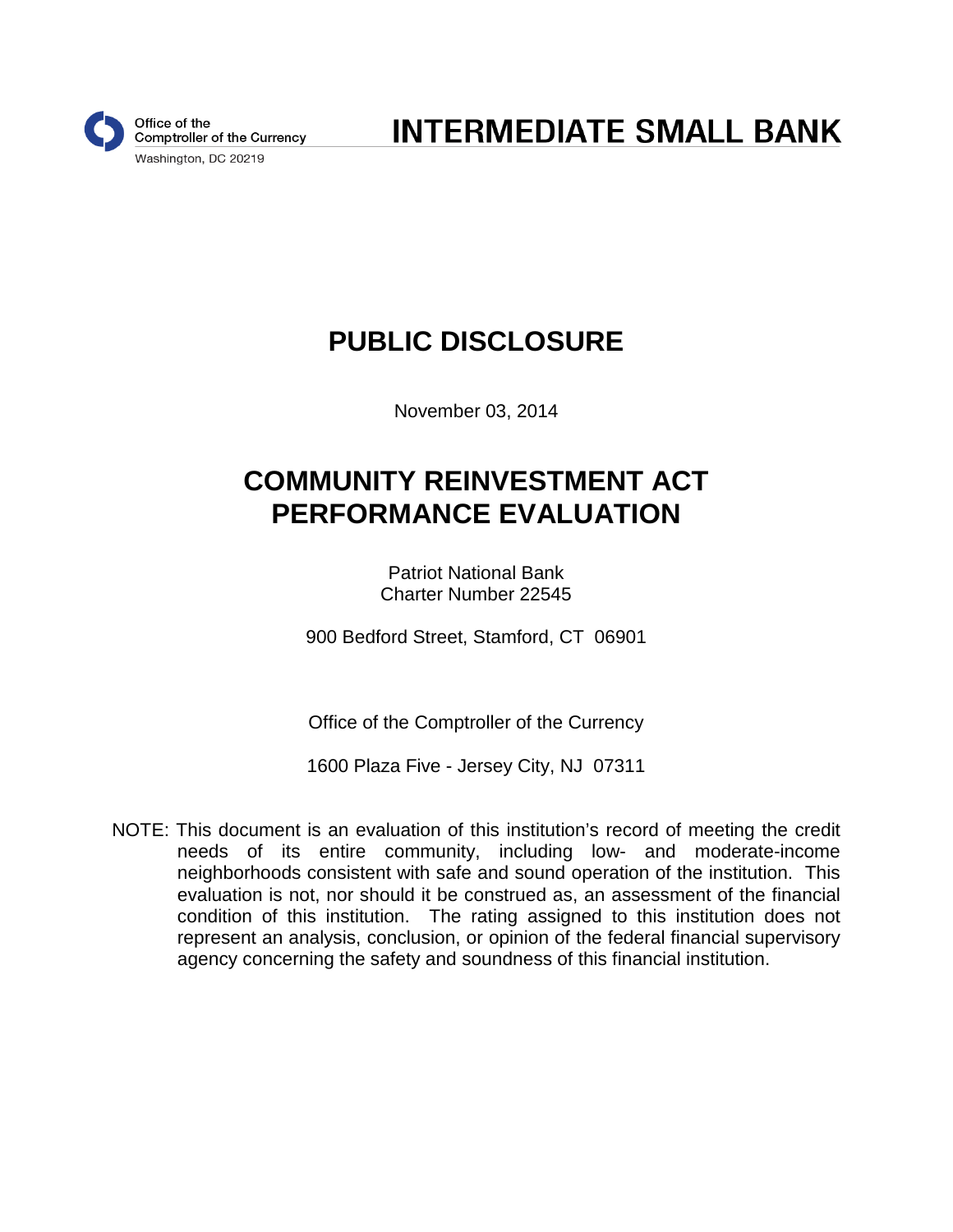### **INSTITUTION'S CRA RATING: This institution is rated Satisfactory.**

### **The Lending Test is rated: Satisfactory. The Community Development Test is rated: Satisfactory.**

The primary factors supporting the overall rating are as follows:

- Patriot National Bank's quarterly average loan-to-deposit ratio is reasonable given its size and financial condition, as well as the credit needs within the assessment areas.
- The Bank originated a majority of its loans inside its assessment areas.
- The penetration of loans to businesses of different sizes and borrowers of different income levels is reasonable given economic conditions and the dispersion of other lenders within the bank's assessment areas.
- The geographic distribution of loans is reasonable.
- Community development activities, as a whole, demonstrate adequate responsiveness to the needs within the assessment areas given the Bank's capacity and community development opportunities within the assessment area.
- The Connecticut ratings were given more weight than the New York ratings because the Bank primarily conducts business within Connecticut.

## **Scope of Examination**

The objective of this review was to evaluate Patriot National Bank's (PNB) performance under the Community Reinvestment Act (CRA). PNB was evaluated under the Intermediate Small Bank assessment, which includes a lending test and a community development (CD) test. The lending test evaluates the Bank's record of meeting the credit needs of its assessment areas through its lending activities from January 1, 2012 through September 30, 2014. Due to the changes in the Metropolitan Area definitions and boundaries, effective January 1, 2014, we evaluated 2014 lending activities separately from the 2012 and 2013 lending activities. The Bank originated 126 residential mortgage loans in 2012 and 2013, totaling \$88.78 million, and 20 residential mortgage loans in 2014, totaling \$4.46 million. Additionally, PNB originated 141 business loans, totaling \$36.75 million, in 2012 and 2013, and 103 business loans, totaling \$19.39 million, in 2014, through September 30. The CD test evaluates the Bank's responsiveness to CD needs within its assessment areas through CD lending, investments, and service activities. The review period for CD activities is October 3, 2011 through November 3, 2014.

PNB's primary loan products are business and residential mortgage loans, including home purchases, home improvements, and refinances. The Bank reports data under the requirements of the Home Mortgage Disclosure Act (HMDA). A data integrity